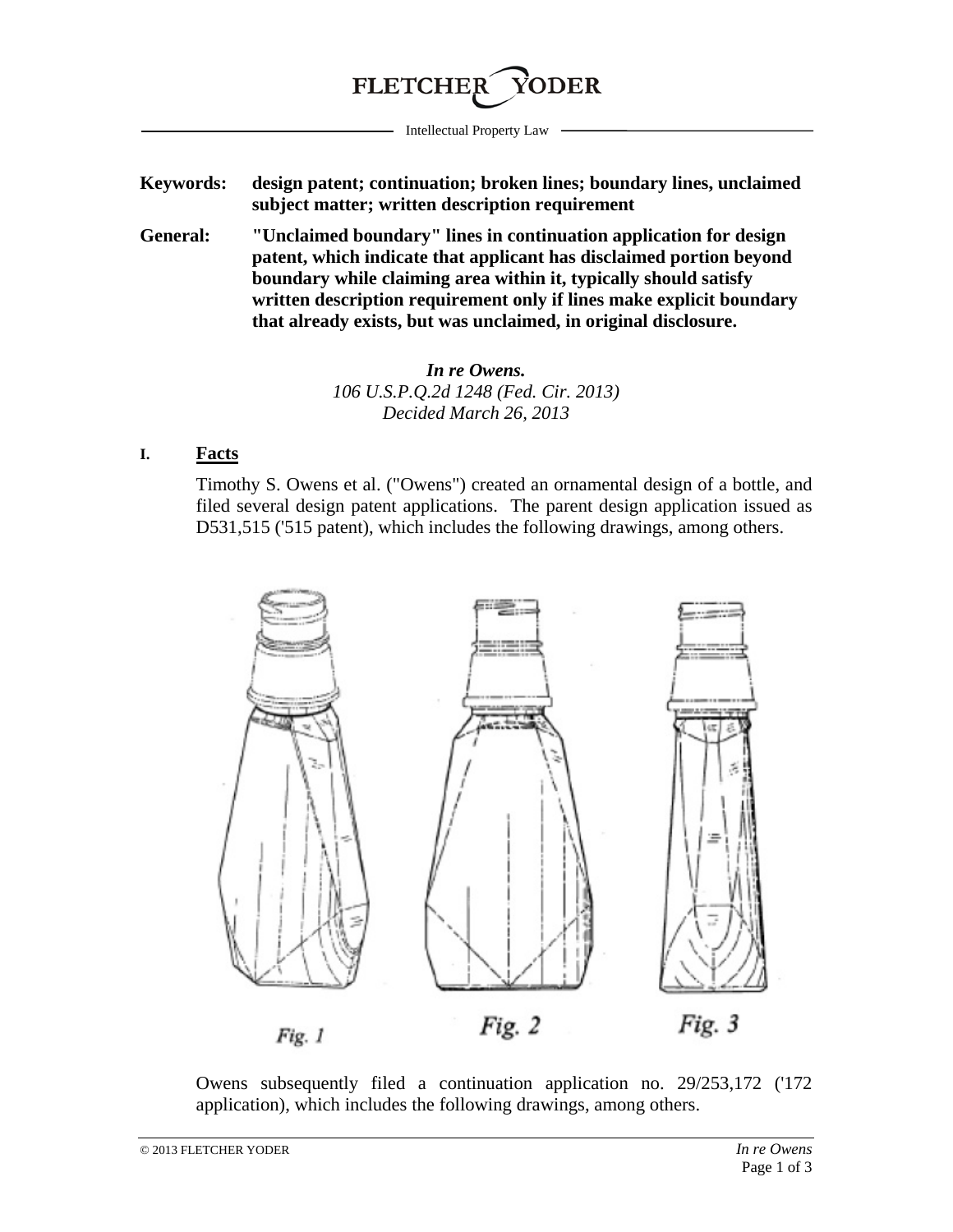

The '172 application claimed three design elements: (1) the small crescent-shaped area on the front and back of the bottle near the cap, (2) the narrow triangular areas along the bottle's shoulders, and (3) an upper portion of the bottle's pentagonal center panel. In order to define the boundary of element (3), Owens added a lower boundary line (i.e., a broken or dashed line) to bisect the pentagonal panel, thereby defining the upper portion in a manner represented as a trapezoidal shaped region.

During prosecution of the '172 application, the Examiner rejected the application for failing to meet the written description requirement, because Owens added a boundary line not in the original application (i.e., the '515 patent). In other words, the Examiner indicated that the lower boundary line represented new matter, because it defined a new trapezoidal shaped region that Owens did not originally possess in the '515 patent.

Owens appealed to the United States Patent and Trademark Office ("PTO") Board of Patent Appeals and Interferences ("Board"), but the Board affirmed the Examiner's rejection. Owens then appealed to the Federal Circuit.